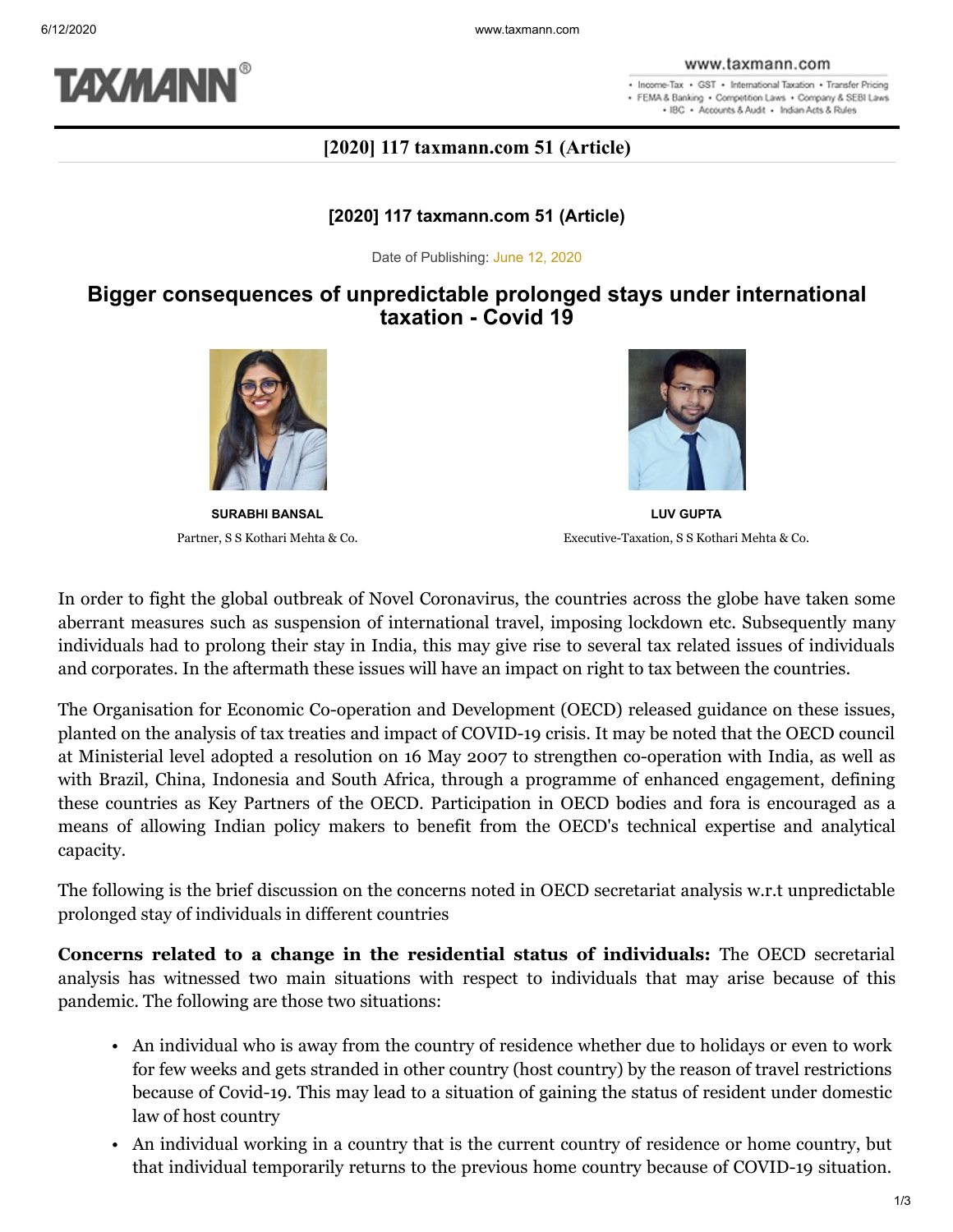### 6/12/2020 www.taxmann.com

This may lead to a situation of regaining the status of resident in the previous home country.

Article 4 of OECD model provides that an individual can be resident in only one country at a time. The article also provides the tie-breaker rule where an individual is considered as resident of two countries at time.

Out of the two cases mentioned above, in first case it is more feasible that the tie-breaker test will award the treaty residence to the home country, whereas there may be a case that even after tie-breaker test the residence is awarded to the host country. In the second case it is more likely that tie-breaker rule will award the treaty residence to the previous home country.

The guidance provides the competent authorities to disregard the extension in stay of individuals due to exceptional circumstances. Some of the countries for example Ireland, Australia, UK, and Singapore have already issued relaxation on this issue. India has also issued a circular no.11/2020 for relief for financial year 2019-20, from the residency provisions under section 6 of the Income-tax Act, 1961.

**Concerns related residential status of a company (place of effective management):** Owing to the COVID-19 crisis, there may be a change in the location of Directors or CEOs of foreign enterprise, who take their key managerial decisions. In this case foreign enterprises are exposed to the risk of having their "Place Of Effective Management" (POEM) in the country where the key decisions makers of the enterprise are stuck. Therefore, in such cases the foreign enterprise may be considered as resident of India as their key managerial decisions are taken in India. This may also lead to a situation of dual residency.

The treaties provide the tie-breaker rule for the situation of dual residency. Even in tie breaker rule the POEM will be the only criteria to determine the residence of an entity which is considered as dual resident. The guidance issued by the OECD provides that all relevant facts and circumstances should be examined to determine the "usual" and "ordinary" POEM and not only those that pertain to an exceptional and temporary period such as the COVID-19 crisis. As of now there are no formal guidelines or clarifications issued by the CBDT.

**Concerns related to creation of permanent establishment:** Globally the employers have now allowed the employees to work from alternative workplaces like their home, hotel etc. The resultant is that now the employees are located in countries other than the countries in which they normally perform their duties. This has exposed some foreign enterprises to the risk of constituting a permanent establishment (PE) of them in those countries. The following are the types of PE that may be created:

• Service PE

It is triggered where the services are furnished by a foreign enterprise through employees or other personnel, in the source country, if the services are provided beyond a specific threshold of number of days provided under the tax treaty.

For instance, in case where the employees of a foreign enterprise, who's stay in India is prolonged because of the reason that they are unable to leave, may result in creation Service PE.

• Construction/Installation PE

It is triggered where building site or construction, installation or assembly project or supervisory activities in connection therewith continue beyond period specified on the respective treaty.

For instance, in case where the duration of the construction, installation or assembly project may have increased because of interruption of activities on the project site, this increased duration may result in construction PE.

• Dependent Agent PE